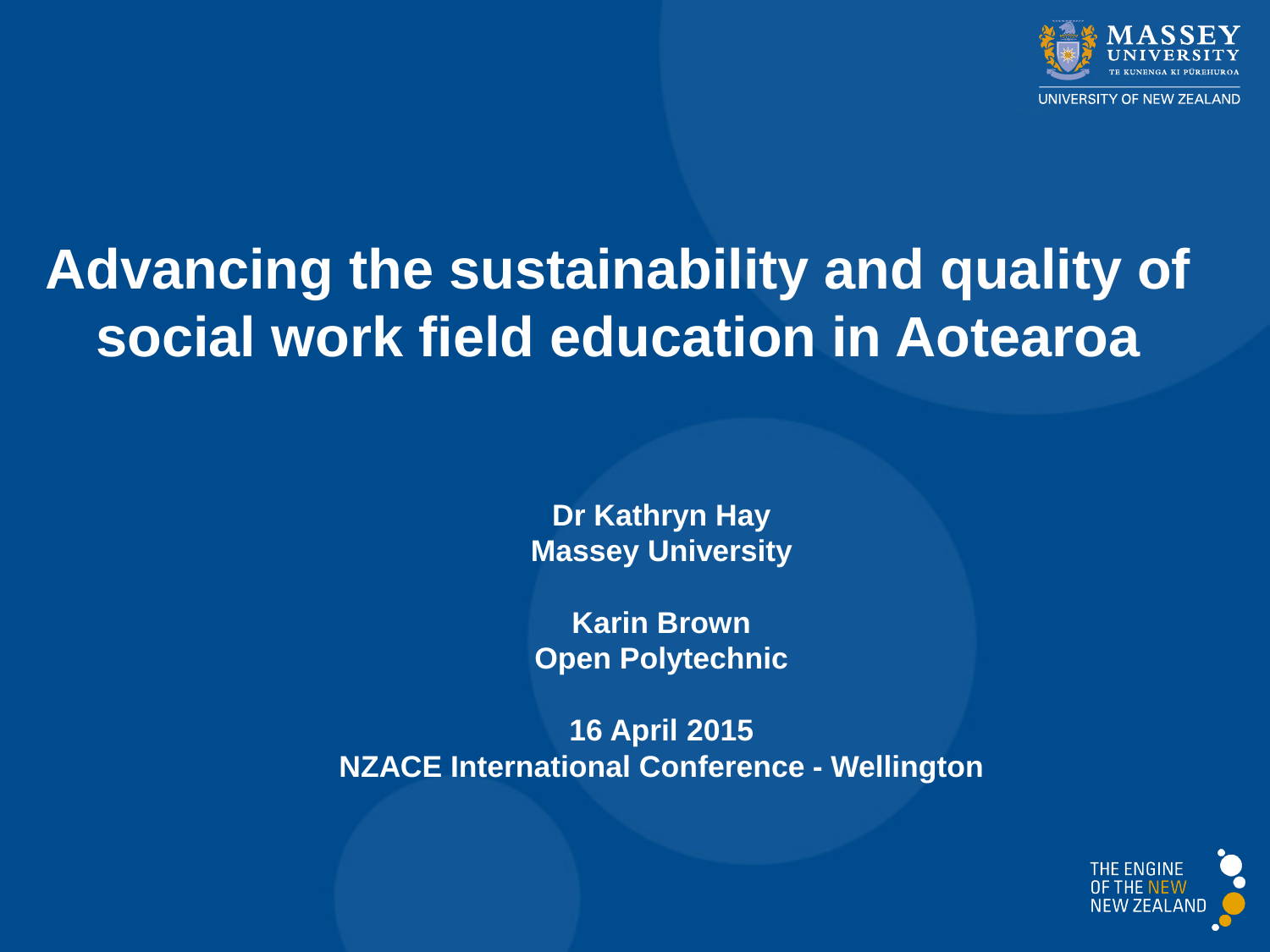#### **Overview**



- Multi-stage project 360 perspective on stakeholder views of field education
- This stage: 13 agency manager interviews

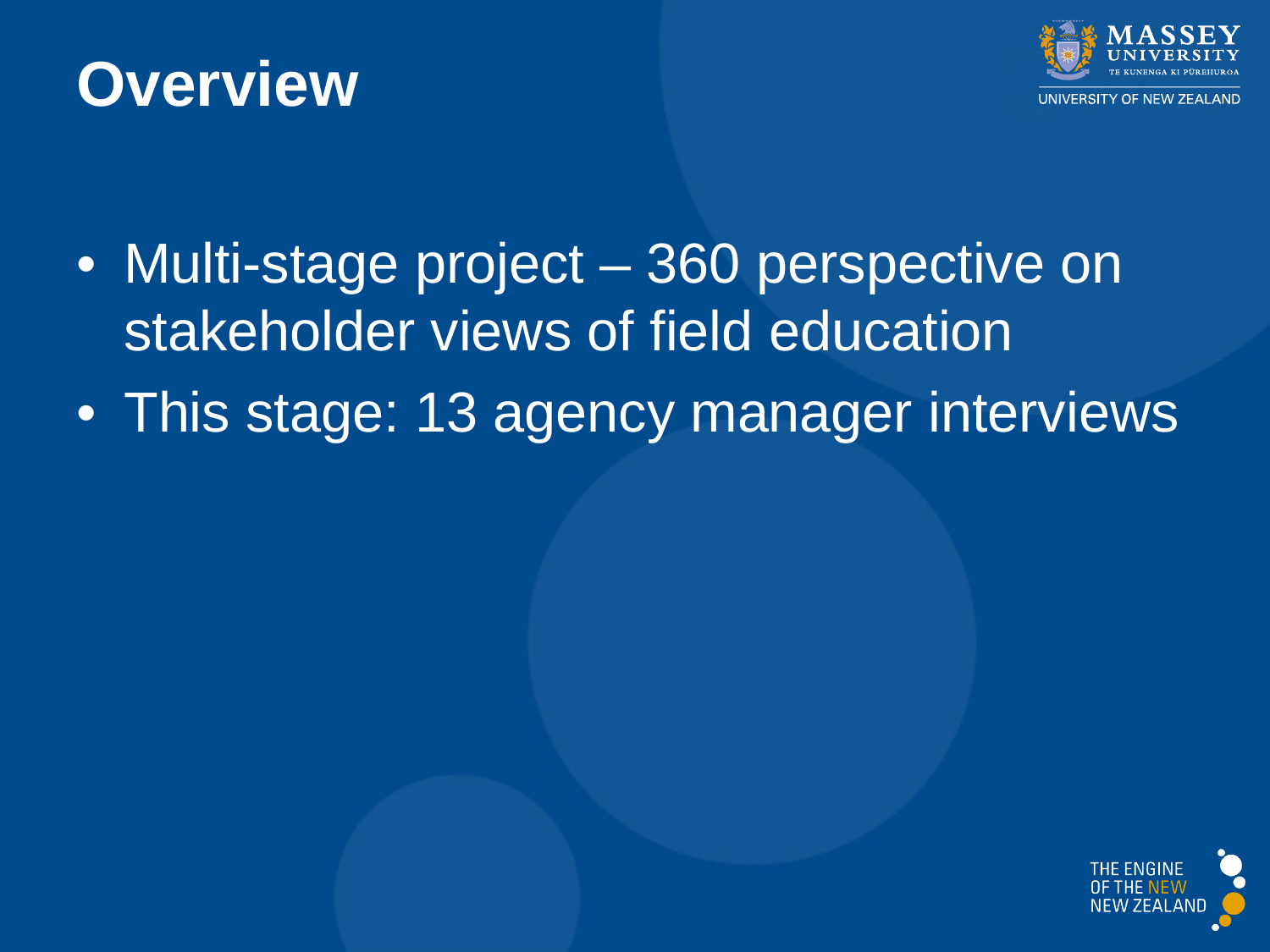# Why managers?



UNIVERSITY OF NEW ZEALAND

- Gatekeepers
- Potential employers
- Supporters
- Mentors
- Assessors

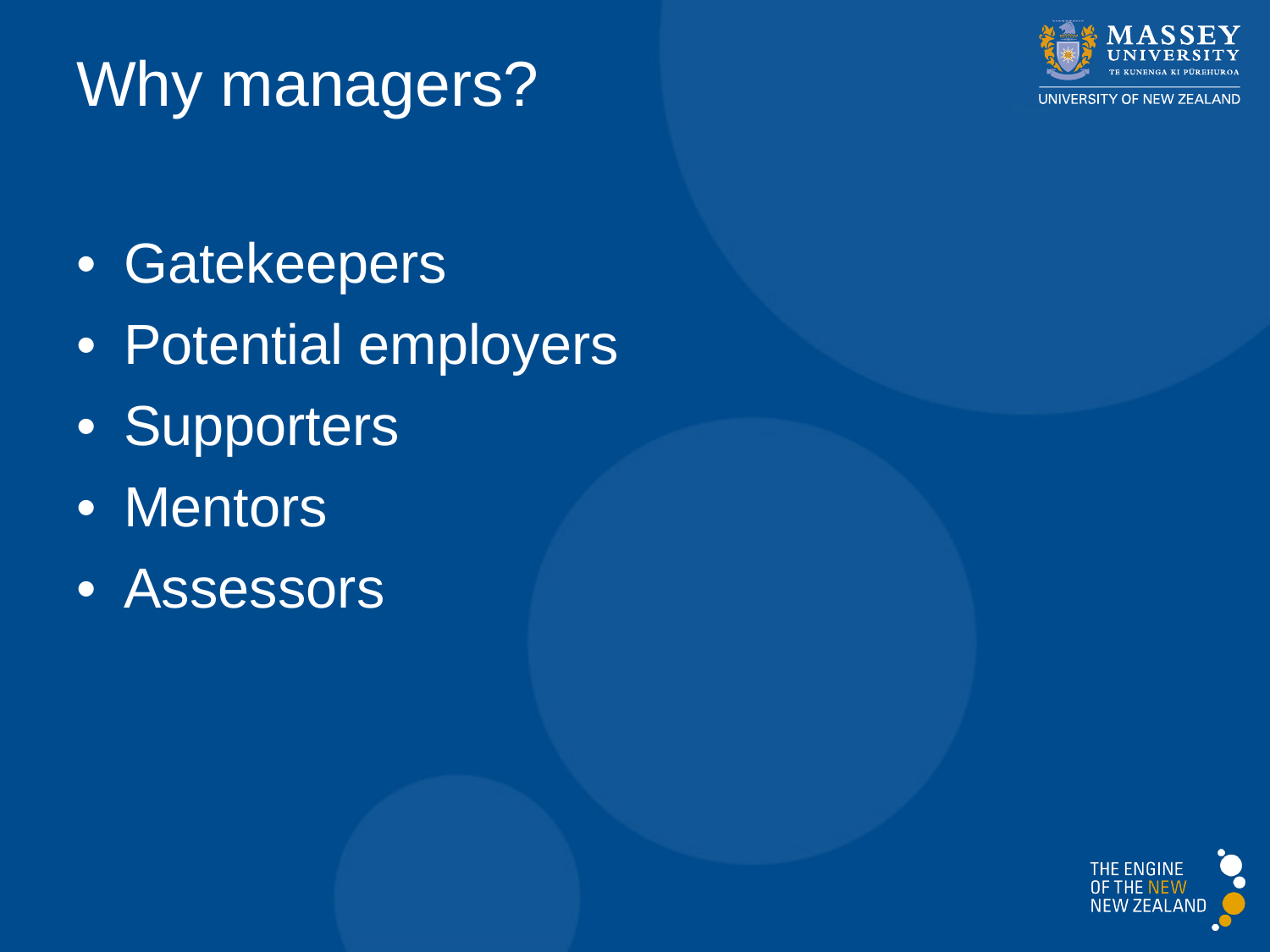### Focus of the research



- Benefits of practicum
- Challenges with practicum
- Criteria for selecting students
- Recommendations for improvements

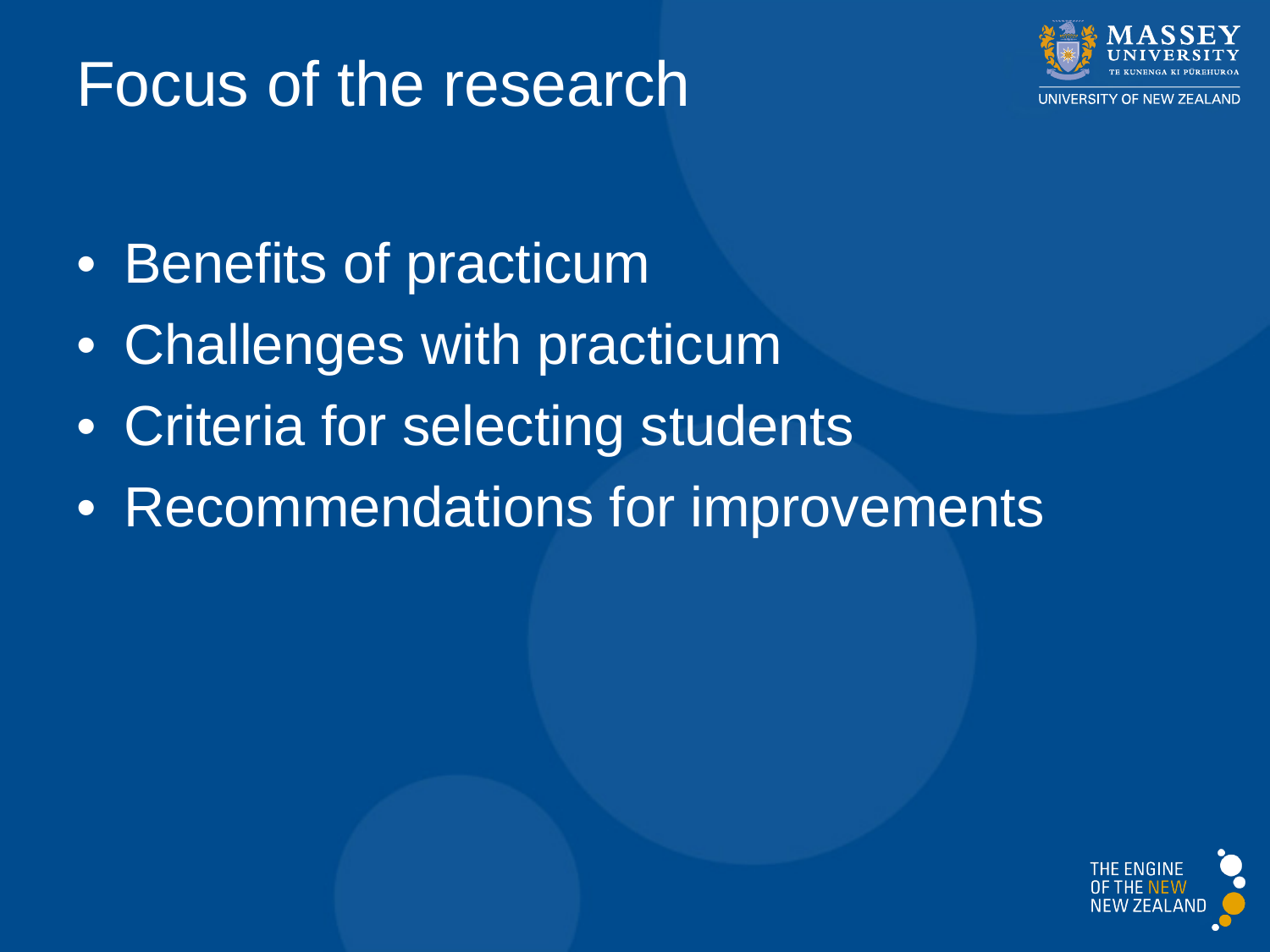#### **Benefits**



*A newly energetic and excited student within a team can kind of energise the team, and invite people to look at things a bit differently. There's nothing like a student who's observing somebody practising, and asking why you doing that, and why you doing it that way?* (Sam)

*I* don't see how you can lose from a good placement... it should be a *part of professional development for organisations and staff because I believe it will always add value…I think it's something that is really inspirational to people working within the field when they have new people come in and see how things are done. I think practice should always be challenged ... (Imogen)*

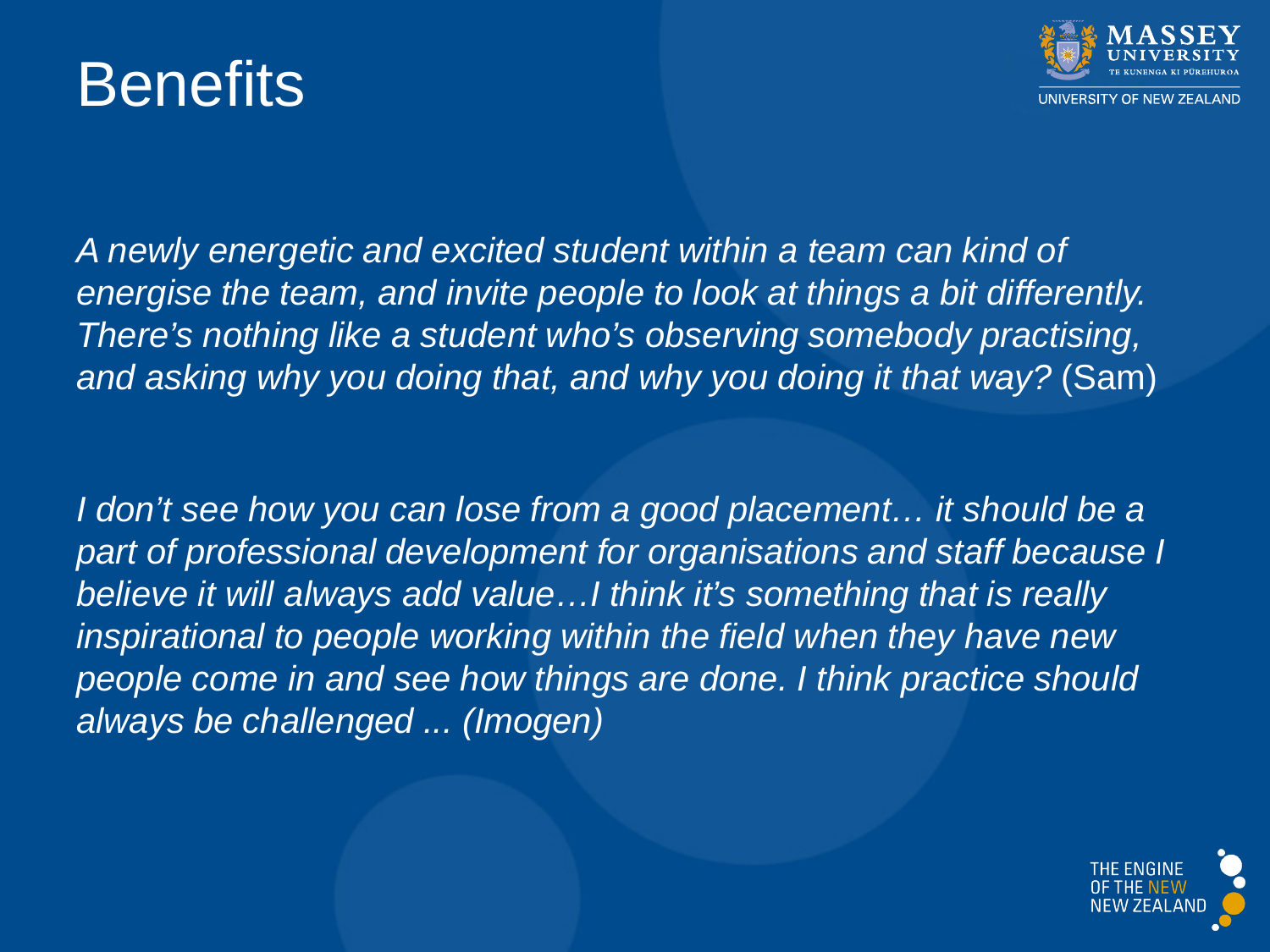



*Periodically we have unexpected personality clashes between the field work educators and the student, and that takes some effort and some honesty to deal with so that can be a real challenge (Rose)*

*We in the field tend to underestimate often how much time an effective placement does take, not only in terms of planned, structured and diaried kind of supervision, and so on, but the informal conversations, the preparation for supervision, and the support of students in their class work as well can eat up the hours (Sam)* 

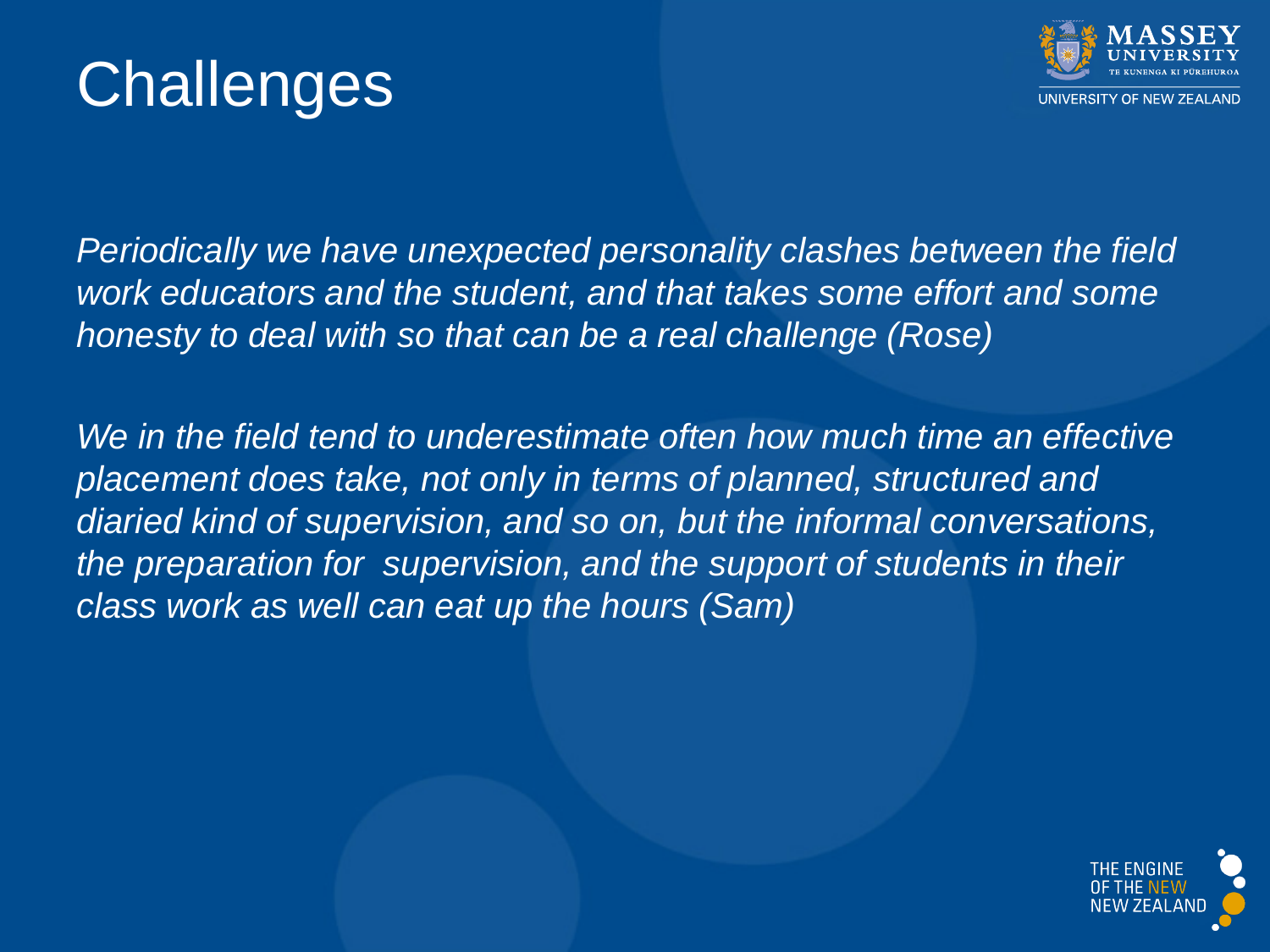# Selecting students for placement



*[The main]criteria for us is really about willingness from them to get in boots 'n all with us because everybody brings strengths and their current learning with them. I don't expect them to come ready made, I just want them to come in and be part of what we do…. (Imogen)*

*…the other thing is their fit here, they have to be able to come here and be comfortable and we are looking … for people who are authentic, who bring themselves to the work … So that's the same as the students, so we want to grow them and be who they are (Neil)*

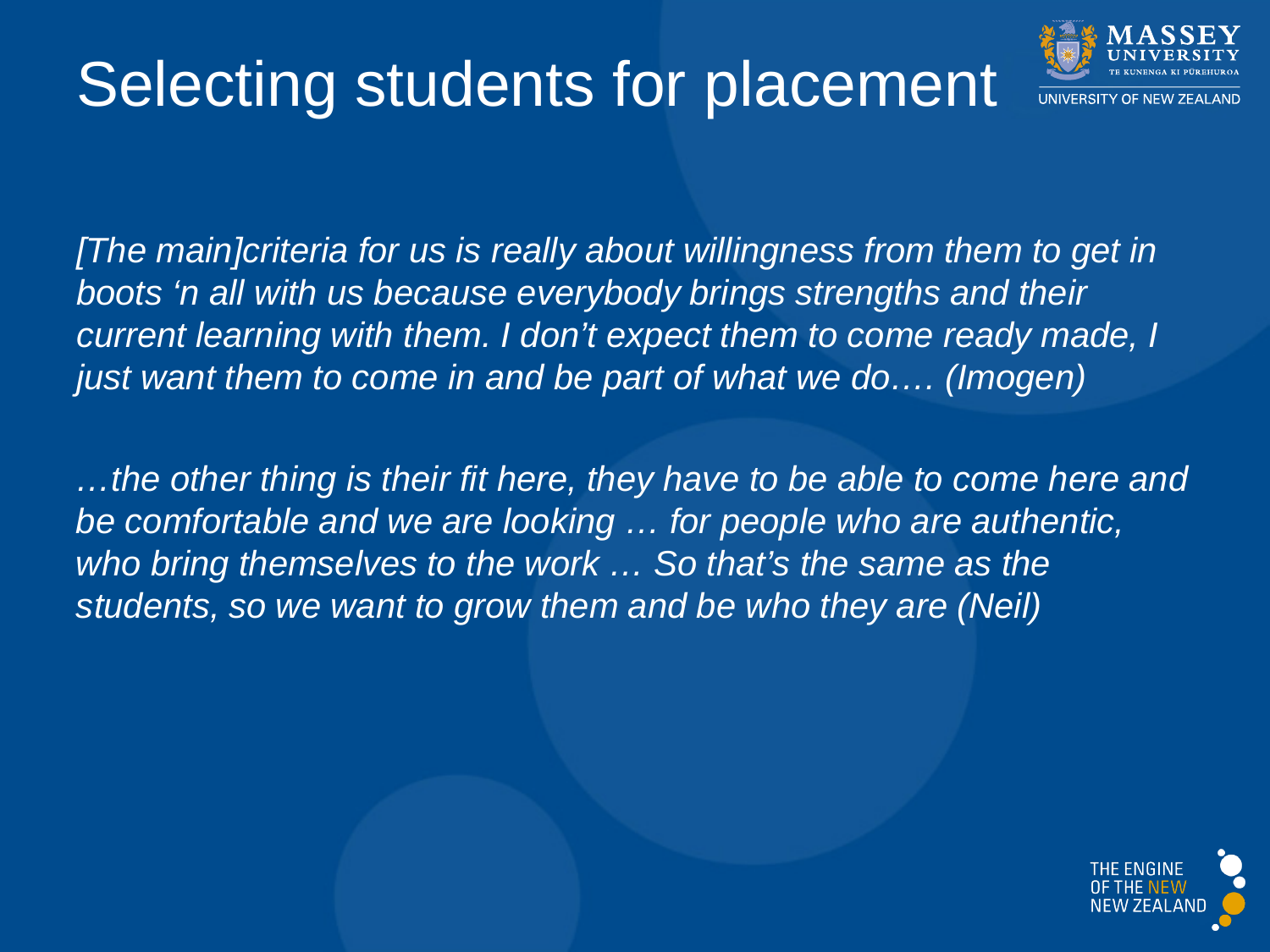## A question for us



We understand matching is important but... how do we select, teach and assess (and then match) personal and interpersonal capabilities between the student and the agency?

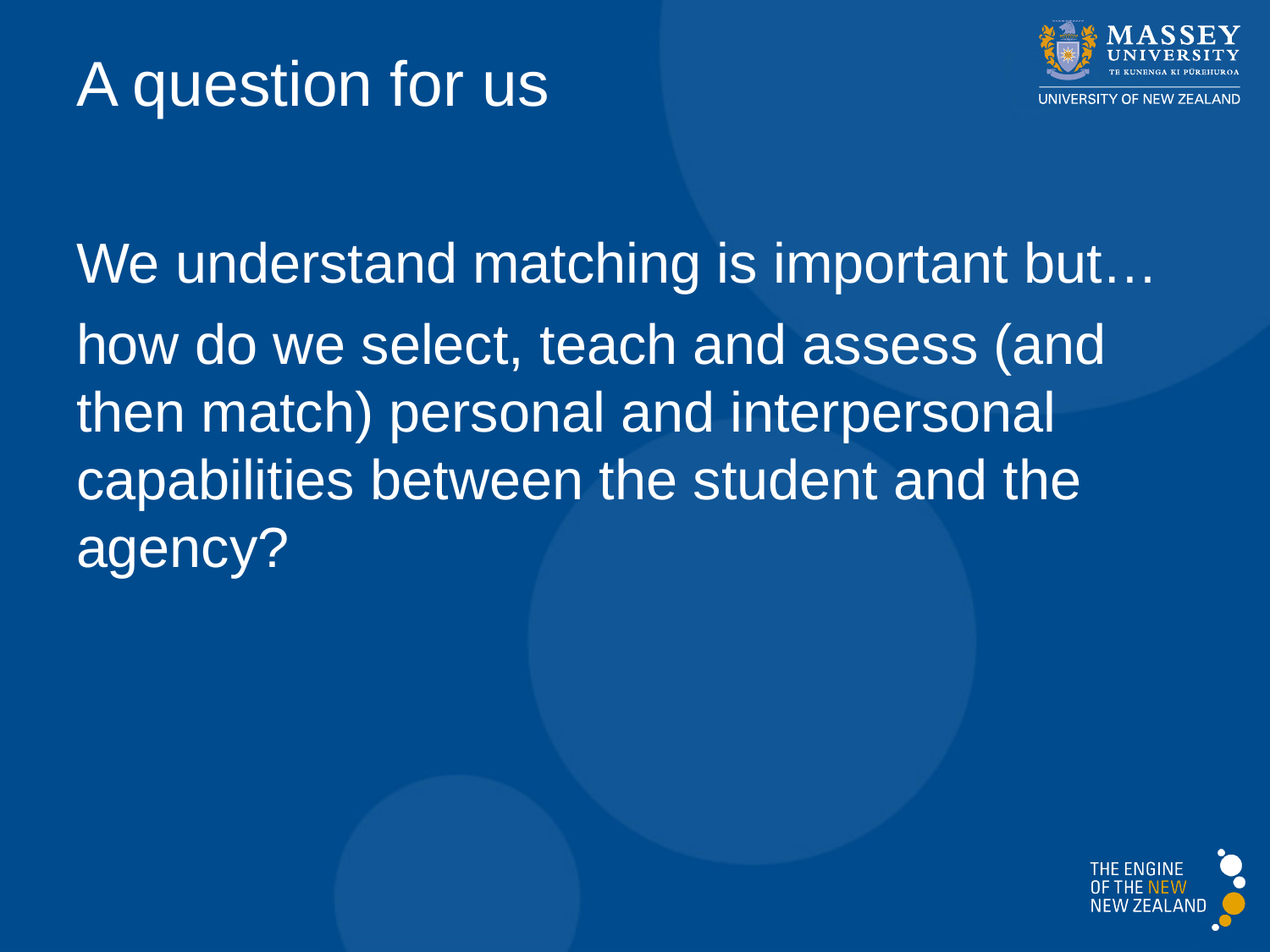## A final comment



*It keeps me on my toes. I have to keep up my practice because these buggers will challenge you, they will want to know and if they're any good they're going to ask you the hard questions and they're going to keep pushing you. So it keeps me alive you know? And it keeps me engaged in my social work practice, keeps me current (Sam)*

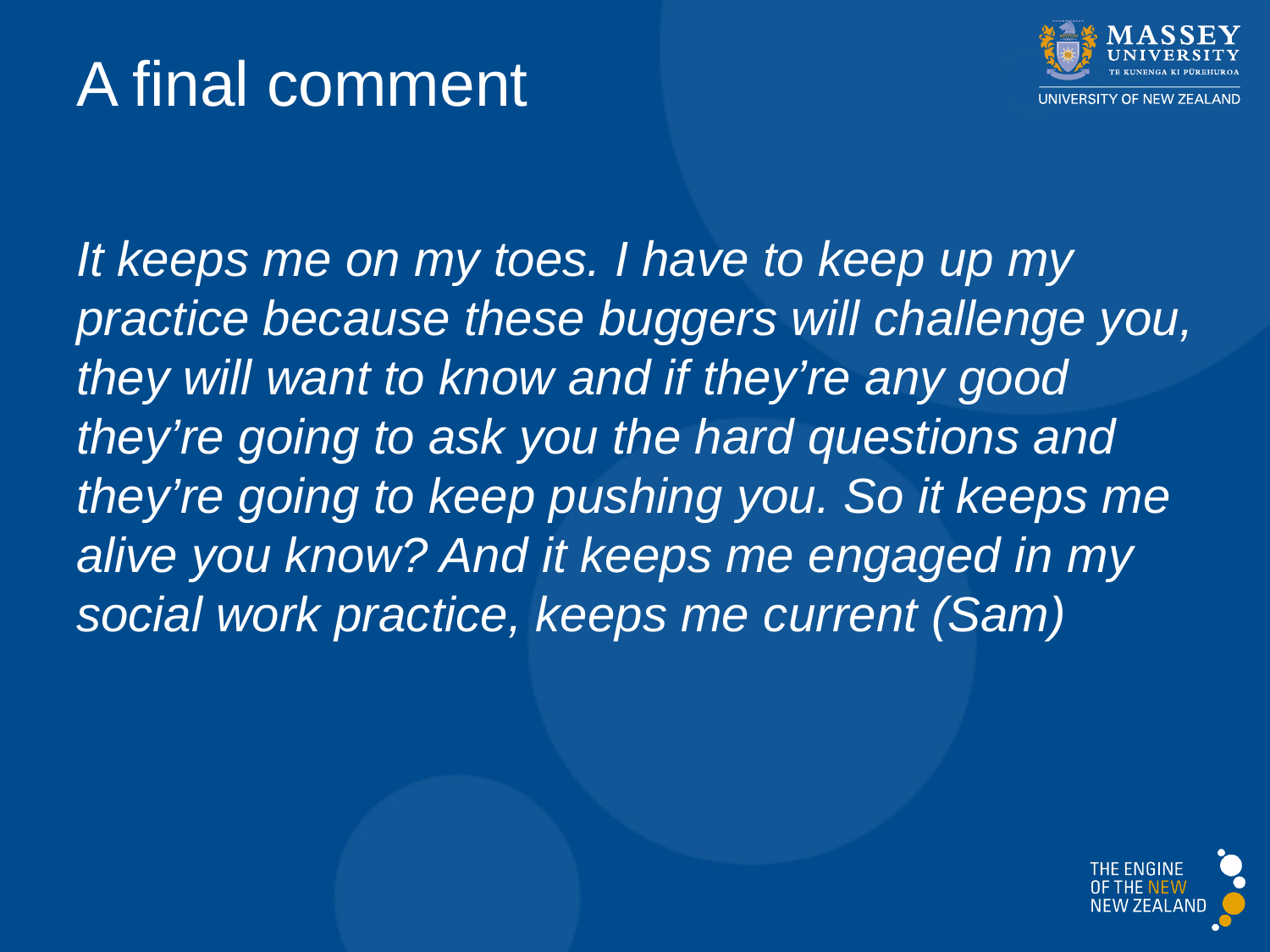

UNIVERSITY OF NEW ZEALAND